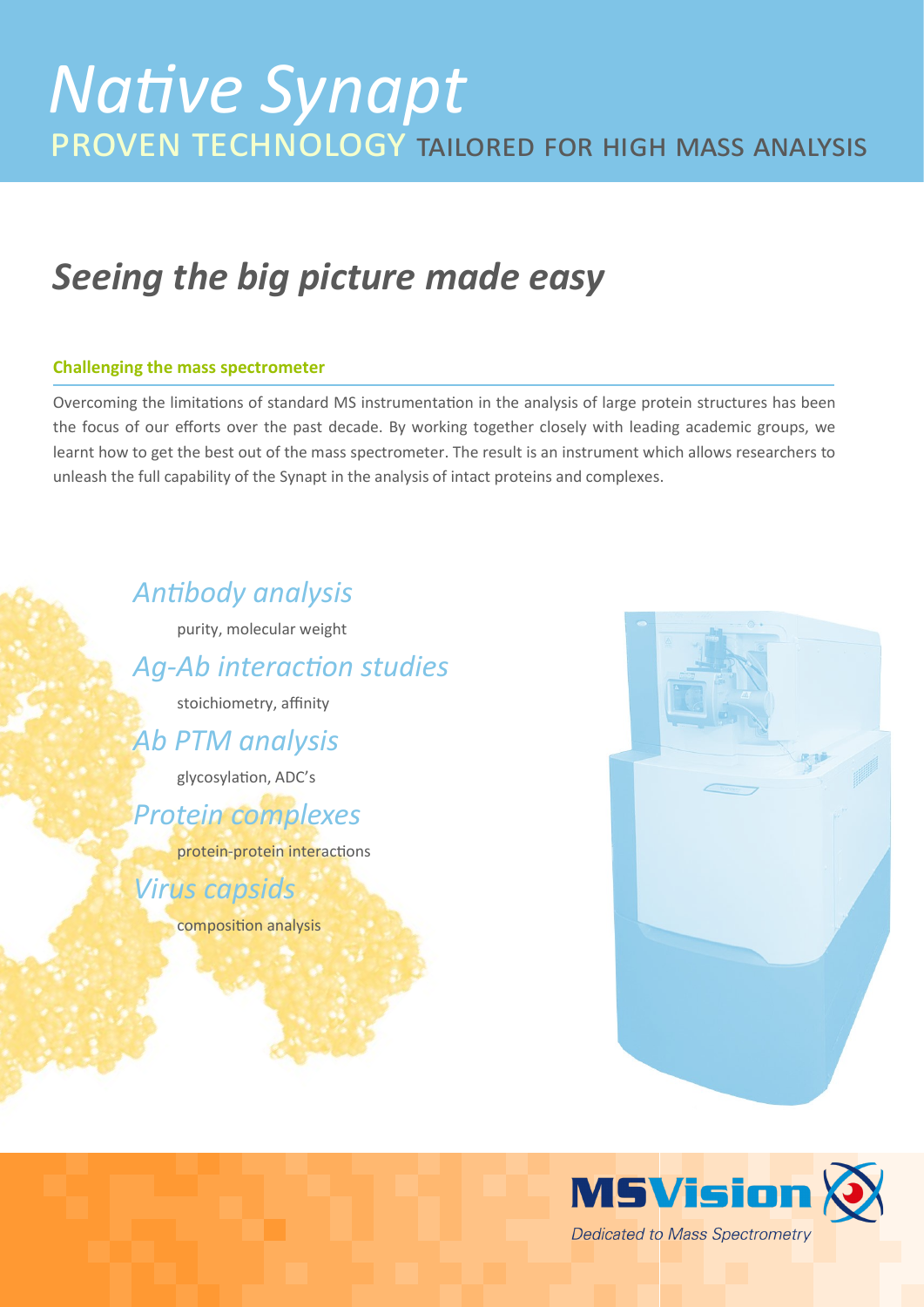# *Native Synapt*

### **Turning the Synapt into a Native MS platform**

The interest in MS of large biomolecules and biomolecular complexes has increased in recent years. Mass spectrometric study of intact proteins and their function in non-covalently bound complexes is providing more information about complicated biological systems. It is well known that intact large protein complexes can be transferred into the gas phase using nano-electrospray ionisation under native conditions, but subsequent MS or MS/MS analysis is prohibited by mass-scale, ion transmission or ion thermalisation limitations on standard instrumentation. These limitations have now been overcome, and all analytical tools available on the Synapt can be fully exploited in the study and analysis of large proteins and their complexes.



#### **Making it work better**

#### **No compromise**

By careful consideration of the conditions that exist in the consecutive sections of the instrument, the performance of the Synapt for large ions can be improved considerably by changing the characteristics of the ion optical elements.

All functionality of the original instrument is available on the Native Synapt. Simply choose between modes and analyze your samples. Soft conditions for preservation of complexes, high energy dissociation, Ion Mobility - it's all possible.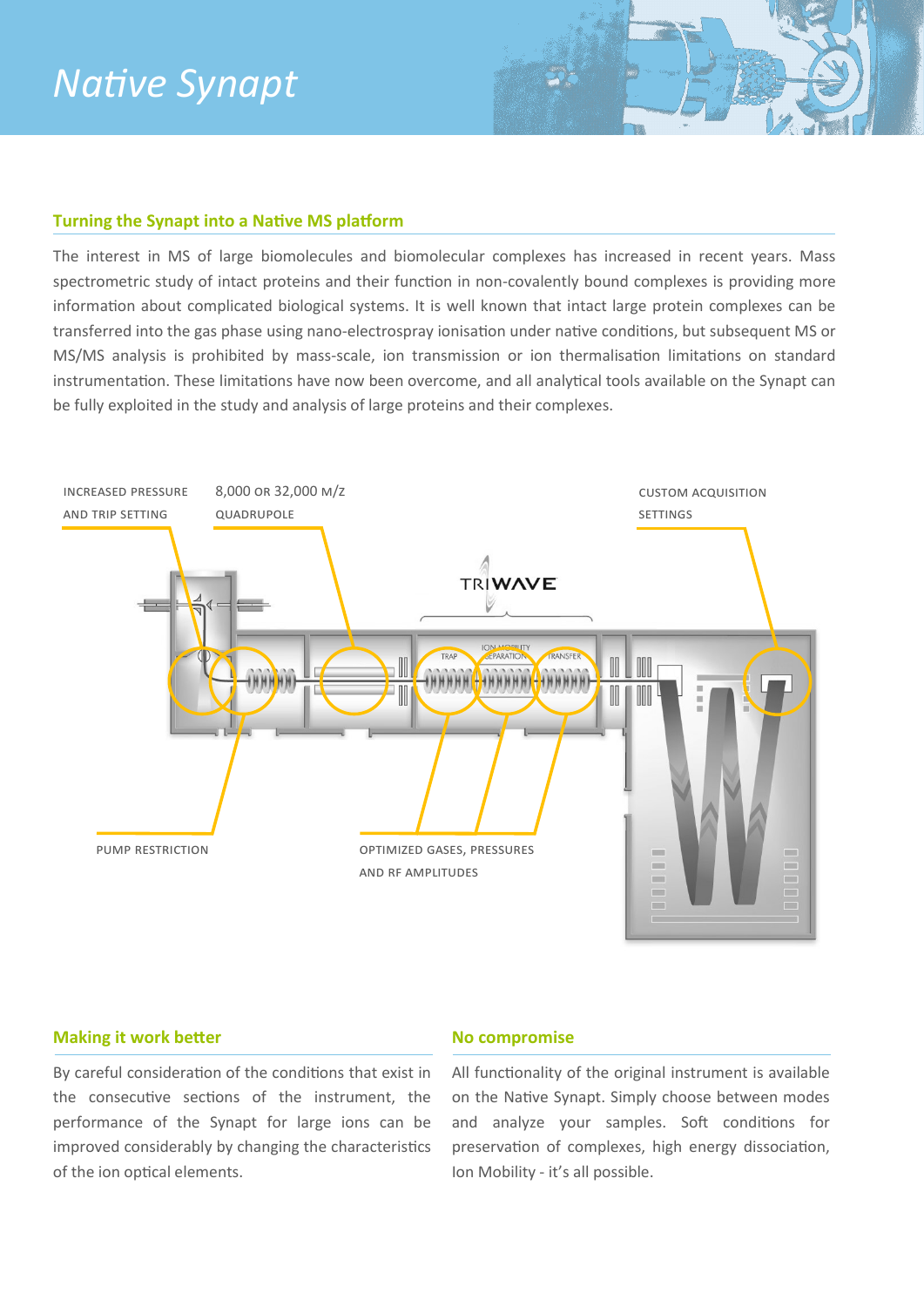# *Native Synapt*



#### **Refolded E. Coli GroEL in 200 mM ammonium acetate pH6.7**

ToF MS spectrum (black) of the GroEL tetradecamer and MS/MS spectra (blue to green) recorded after isolation and collisional activation of its +69 charge state. Acceleration voltages for collisional activation as indicated on the left side of each spectrum.

Argon, 4.0E-2 mbar in IMS cell, trap cell 1.2E-2, transfer cell <1E-3

Data courtesy of Dr. Friedel Drepper, University of Freiburg



### **Upgrade or full instrument**

Whether you want to have your own Synapt upgraded or need a complete instrument, MS Vision has the solution. We offer full support by our highly skilled engineers so you can concentrate on running your samples.